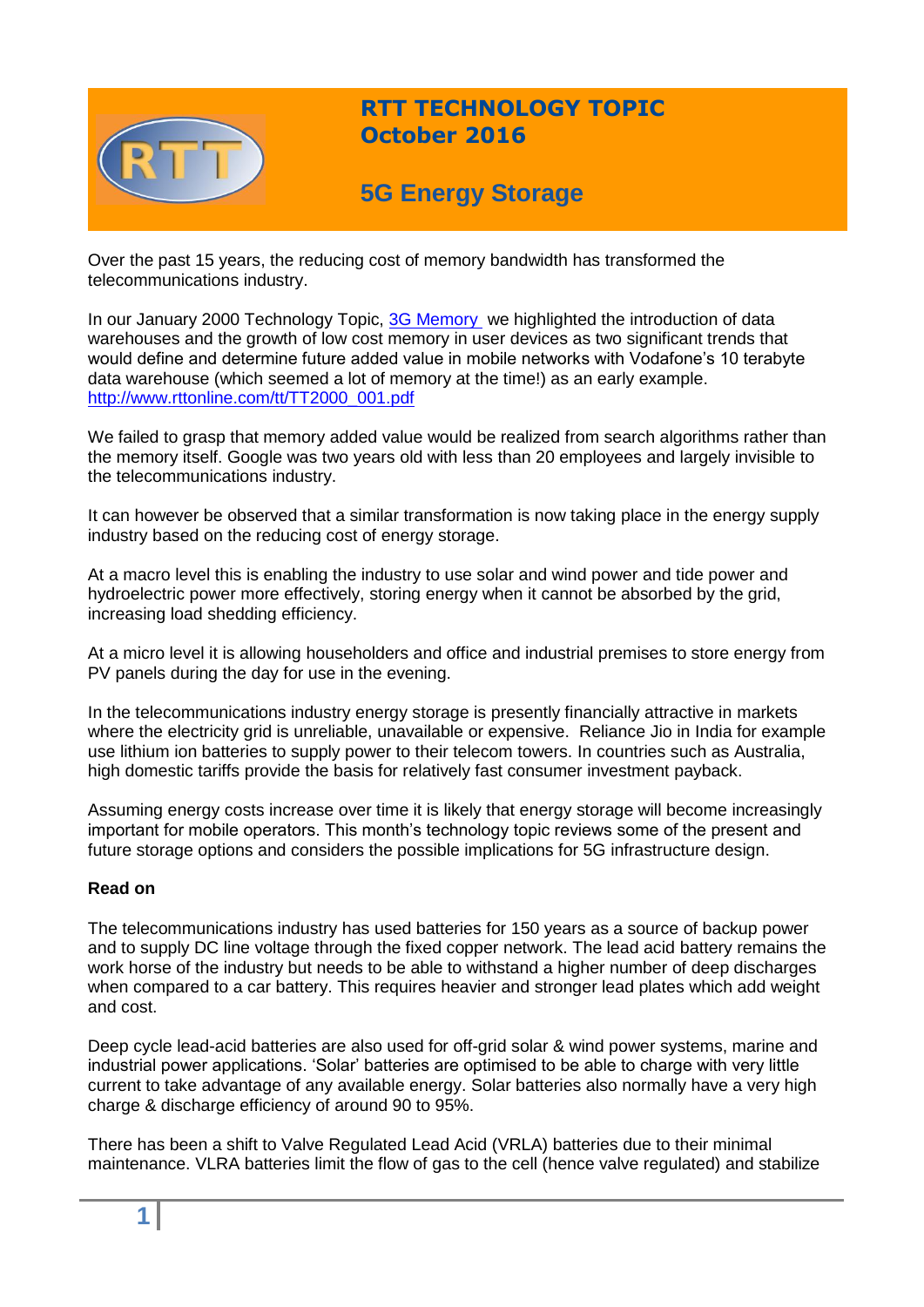the electrolyte in a gel or mat of micro glass fibre so they are not sensitive to orientation (they will work sideways or upside down!) and are available in a range of voltages from 2 to 48 volts.

The disadvantage is that they cannot be stored in a discharged condition, have relatively low energy density, can suffer thermal runaway and have a short life if working in high ambient temperatures.

Their main advantage over lithium ion is cost. The individual cell cost of lead acid is of the order of \$80- \$100/kWhr. The individual cell cost of lithium is four times higher with additional circuit management costs.

There are also (as always) interesting technology innovations that promise to extend the viability of 'old technologies'. The coupling of lead acid batteries to ultra-capacitors is a contemporary example.

#### <http://www.ultrabattery.com/>

Lithium ion however has three times the energy density per unit weight and six times the energy density per unit volume, tolerates higher temperatures (does not require air conditioning), has a faster recharge time, more discharge cycles and a deeper discharge tolerance.

There has been some discussion that there may be a shortage of lithium due to its use in electric cars and smart phones and that this will reverse the present decrease in cost.

This is however unlikely. 70% of the world's lithium comes from brine lakes (salt lakes) in Bolivia, Argentina, Chile, Australia and China. There is no prospect of a shortage of supply and if we run out of salt lakes, techniques to use sea water are possible.

In practice the lithium raw material in a Li-ion battery is less than 1 percent of the battery cost. A \$10,000 battery for a plug-in hybrid car for instance contains less than \$100 worth of lithium (about 4 kg). It can also be recycled an unlimited number of times. If there is a cost problem it is likely to be the rare earth materials used in other parts of the energy storage system with China controlling 90% of the world's supply. Supplies of good quality graphite for battery anodes and battery grade cobalt for the cathodes also need to be secured but this is not generally considered as being particularly problematic.

The Tesla car company are the most visible company presently investing in the mass production of lithium ion cells with much of the core battery technology sourced from Panasonic but this is definitely not just about the automotive industry

The Tesla Powerwall is an energy storage product targeted directly at the domestic, commercial and lower end industrial storage market designed to be used with PV (**p**hoto **v**oltaic) cells.

In bigger grid applications, Panasonic are implementing large scale (1 MW) energy storage arrays in India. Tesla and Panasonic will be sourcing batteries from their new Gigafactory in Nevada with economies of scale and manufacturing efficiency yielding a 30% reduction in per kilowatt hour cost.

Interestingly just like our memory bandwidth example, the added value is not being realised from the underlying energy storage technology but from the associated system management software.

For Tesla cars this is all about how to manage cell heat rise during fast charging and maximising battery life when the batteries are exposed to regular fast charge cycles. For Panasonic, a significant percentage of the added value of their industrial scale storage is realised by the associated system software and control.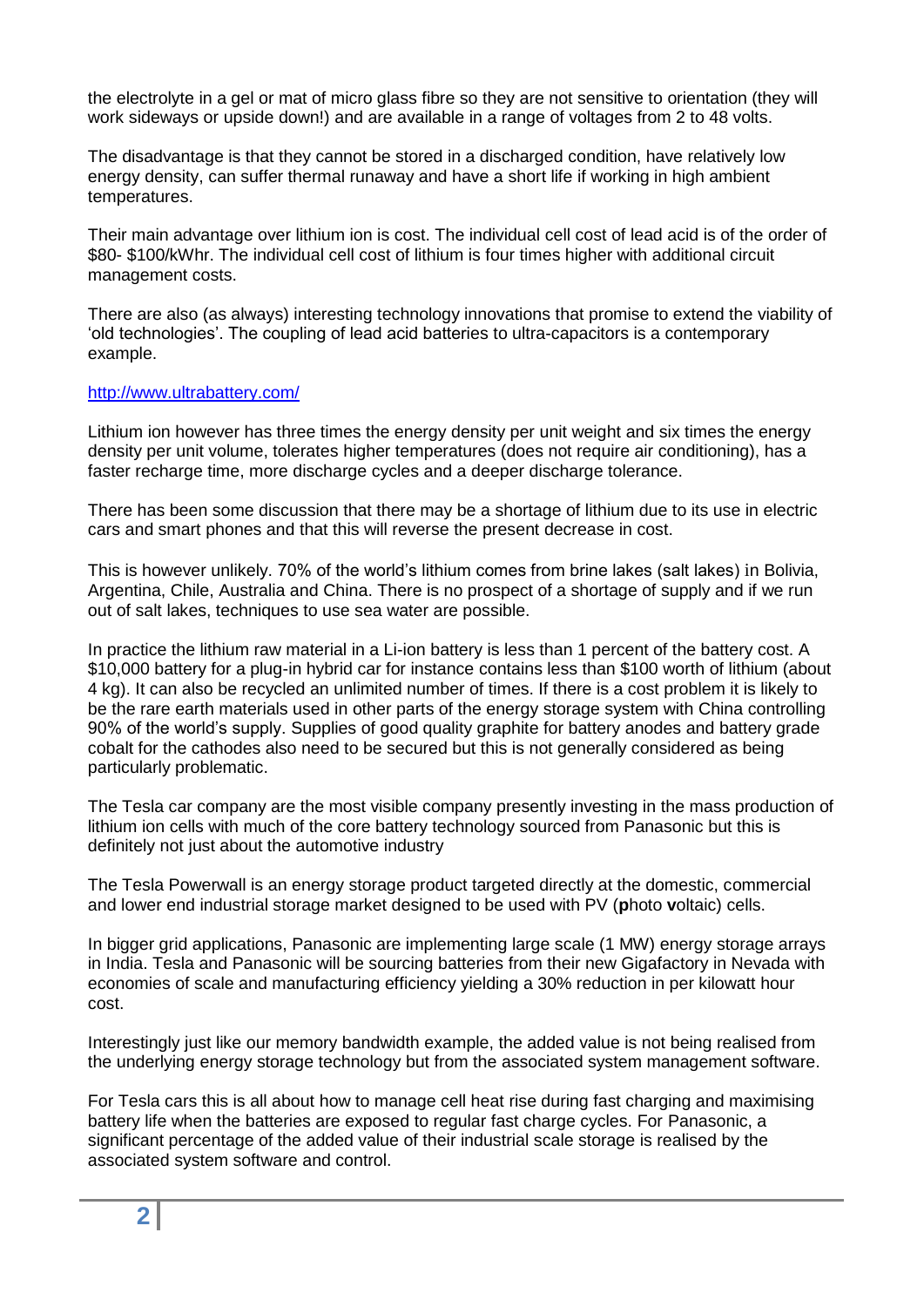Batteries are not the only form of energy storage. Solutions capable of converting electricity into types of energy that lend themselves well to storage, include heat, cold, hydrogen and other chemicals. Chemical synthesis can also be used to produce other chemical raw materials such as ammonia, used in fertilizer manufacture

Electrolysis avoids the energy heat loss of batteries and pumped storage systems. Electrolysis is the mechanism used to turn water and renewably-generated electricity into hydrogen. The hydrogen can later be burned to generate heat or can be converted back into electrical current by means of a fuel cell. Hydrogen can be used in conjunction with carbon dioxide to obtain methanol, used as a green fuel for use in cars and trucks.

At a pressure of 200 bars, the energy density of hydrogen gas is comparable to that of a lithium-ion battery. Large quantities of the gas could be stored in the underground caverns of salt domes of the sort used by natural gas suppliers as reservoirs, or in the existing natural gas grid, which can accommodate up to five percent hydrogen without dangerous implications. There are presently no turbines that can burn pure hydrogen though Siemens are working actively in this area. Toyota have their first hydrogen car, the Mirai, on the market but it is twice the price of a 'normal' car and dependent on having access to refueling stations which are presently rare.

The big bug bear is conversion efficiency. Most hydrogen at the moment is produced from fossil fuels. Shifting to wind power would be possible but half of the energy produced would be lost during electrolysis (though wind farms would no longer have to be shut off because of overcapacity). A new generation of electrolysers could reduce the cost of hydrogen production by at least a factor of five which would make the whole process substantially more sustainable.

### **Is energy storage an opportunity for 5G?**

While it would be theoretically possible for every base station to have a fuel cell this seems an unlikely scenario at least for the immediate future.

However the more narrowly defined battery based energy storage industry has similar market segmentation to 5G with a focus on vertical market requirements across domestic, commercial, industrial and automotive applications.

Our May 2016 technology Topic, **[5G Vertical Markets](http://www.rttonline.com/tt/TT2016_005.pdf)** highlighted the ambition to serve electricity grid vertical market requirements as a specific target application.

#### **[http://www.rttonline.com/tt/TT2016\\_005.pdf](http://www.rttonline.com/tt/TT2016_005.pdf)**

But it might be worth reflecting on the practical rather than theoretic value of existing mobile broadband assets.

The mobile broadband industry is adept at matching bandwidth availability to demand. This is not dissimilar to matching energy to demand.

The mobile broadband industry has physical assets, Pico, micro and macro sites, that can accommodate solar panels and wind power and back-up power. Operators already buy large numbers of lead acid batteries and smaller but still significant numbers of nickel cadmium and lithium ion batteries. Reduction in the cost of lithium ion batteries will allow operators to store and use energy across a 24 hour duty cycle and could potentially allow them to provide load smoothing for the grid particularly in markets with relatively high ratios of supply side renewable energy.

#### **Summary**

From a user device perspective, there is a need to run IOT devices on local power sources. A lower cost of energy storage would improve the operational economics of IOT connectivity.